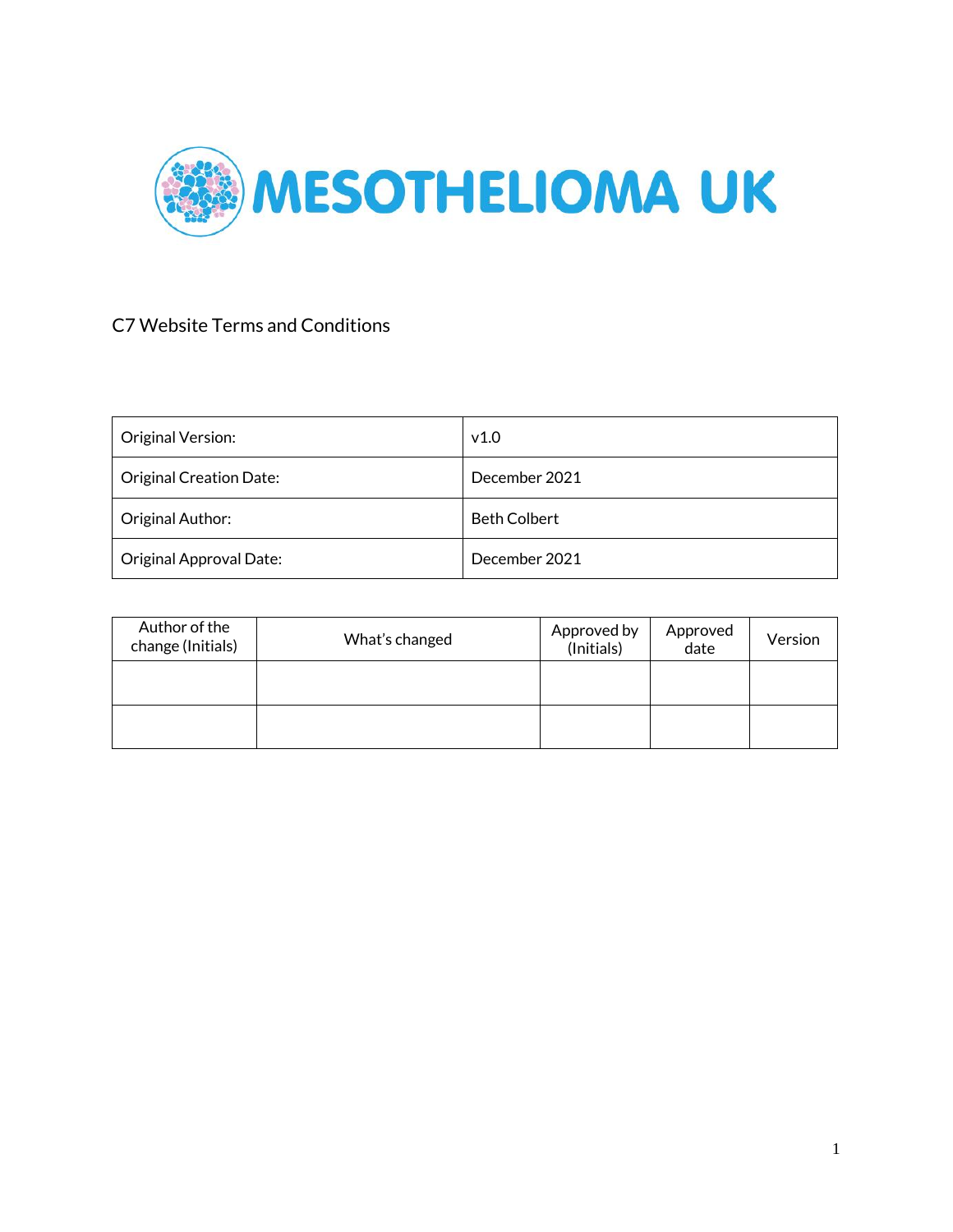### **1. Introduction**

1.1 In these terms and conditions, **User** or **Users** means any third party that accesses the Website and is not either (i) employed by Mesothelioma UK Charitable Incorporated Organisation and acting in the course of their employment or (ii) engaged as a consultant or otherwise providing services to Mesothelioma UK Charitable Incorporated Organisation and accessing the Website in connection with the provision of such services.

### **2. Users under 18**

2.1 It is a condition of use of the Website that fundraising may only be conducted by users over the age of 18. The supervision requirements are as follows:

- Children under the age of 18 using Mesothelioma services or creating a fundraising page must do so under the direct supervision of an adult.
- If you have any concerns whatsoever about a child's use of our services, please notify us immediately by emailing us at [info@mesothelioma.uk.com](mailto:info@mesothelioma.uk.com)

### **3. Intellectual property and acceptable use**

3.1 All Content included on the Website, unless uploaded by Users, is the property of Mesothelioma UK Charitable Incorporated Organisation, our affiliates or other relevant third parties. In these terms and conditions, Content means any text, graphics, images, audio, video, software, data compilations, page layout, underlying code and software and any other form of information capable of being stored in a computer that appears on or forms part of this Website, including any such content uploaded by Users.

3.2 By continuing to use the Website you acknowledge that such Content is protected by copyright, trademarks, database rights and other intellectual property rights. Nothing on this site shall be construed as granting, by implication, estoppel, or otherwise, any license or right to use any trademark, logo or service mark displayed on the site without the owner's prior written permission

3.3You may, for your own personal, non-commercial use only, do the following:

- retrieve, display and view the Content on a computer screen
- print one copy of the Content

3.4 You must not otherwise reproduce, modify, copy, distribute or use for commercial purposes any Content without the written permission of Mesothelioma UK Charitable Incorporated Organisation.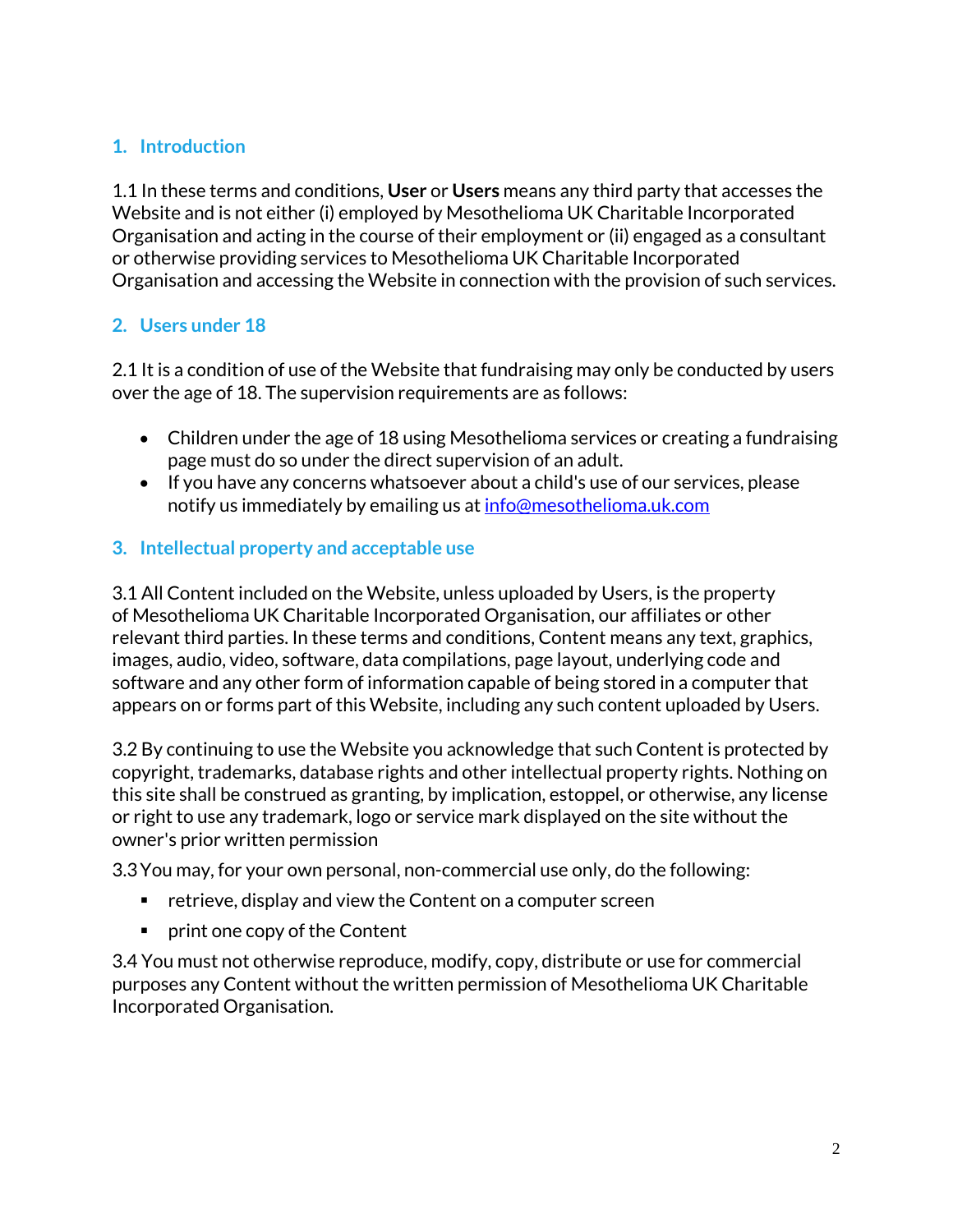### **4 Prohibited use**

4.1You may not use the Website for any of the following purposes:

- in any way which causes, or may cause, damage to the Website or interferes with any other person's use or enjoyment of the Website;
- $\blacksquare$  in any way which is harmful, unlawful, illegal, abusive, harassing, threatening or otherwise objectionable or in breach of any applicable law, regulation, governmental order;
- making, transmitting, or storing electronic copies of Content protected by copyright without the permission of the owner.

#### **5. Links to other websites**

5.1 This Website may contain links to other sites. Unless expressly stated, these sites are not under the control of Mesothelioma UK Charitable Incorporated Organisation or that of our affiliates.

5.2 We assume no responsibility for the content of such Websites and disclaim liability for all forms of loss or damage arising out of the use of them.

5.3 The inclusion of a link to another site on this Website does not imply any endorsement of the sites themselves or of those in control of them.

### **6. Privacy policy and Cookies policy**

6.1 Use of the Website is also governed by our Privacy Policy and Cookies Policy, which are incorporated into these terms and conditions by this reference. To view the Privacy Policy and Cookies Policy, please click on the relevant tabs on the website.

### **7 Availability of the website and disclaimers**

7.1 Any online facilities, tools, services, or information that Mesothelioma UK Charitable Incorporated Organisation makes available through the Website (the **Service**) is provided "as is" and on an "as available" basis. We give no warranty that the Service will be free of defects and/or faults. To the maximum extent permitted by the law, we provide no warranties (express or implied) of fitness for a particular purpose, accuracy of information, compatibility, and satisfactory quality. Mesothelioma UK Charitable

7.2 Incorporated Organisation is under no obligation to update information on the Website.

7.3 Whilst Mesothelioma UK Charitable Incorporated Organisation uses reasonable endeavours to ensure that the Website is secure and free of errors, viruses, and other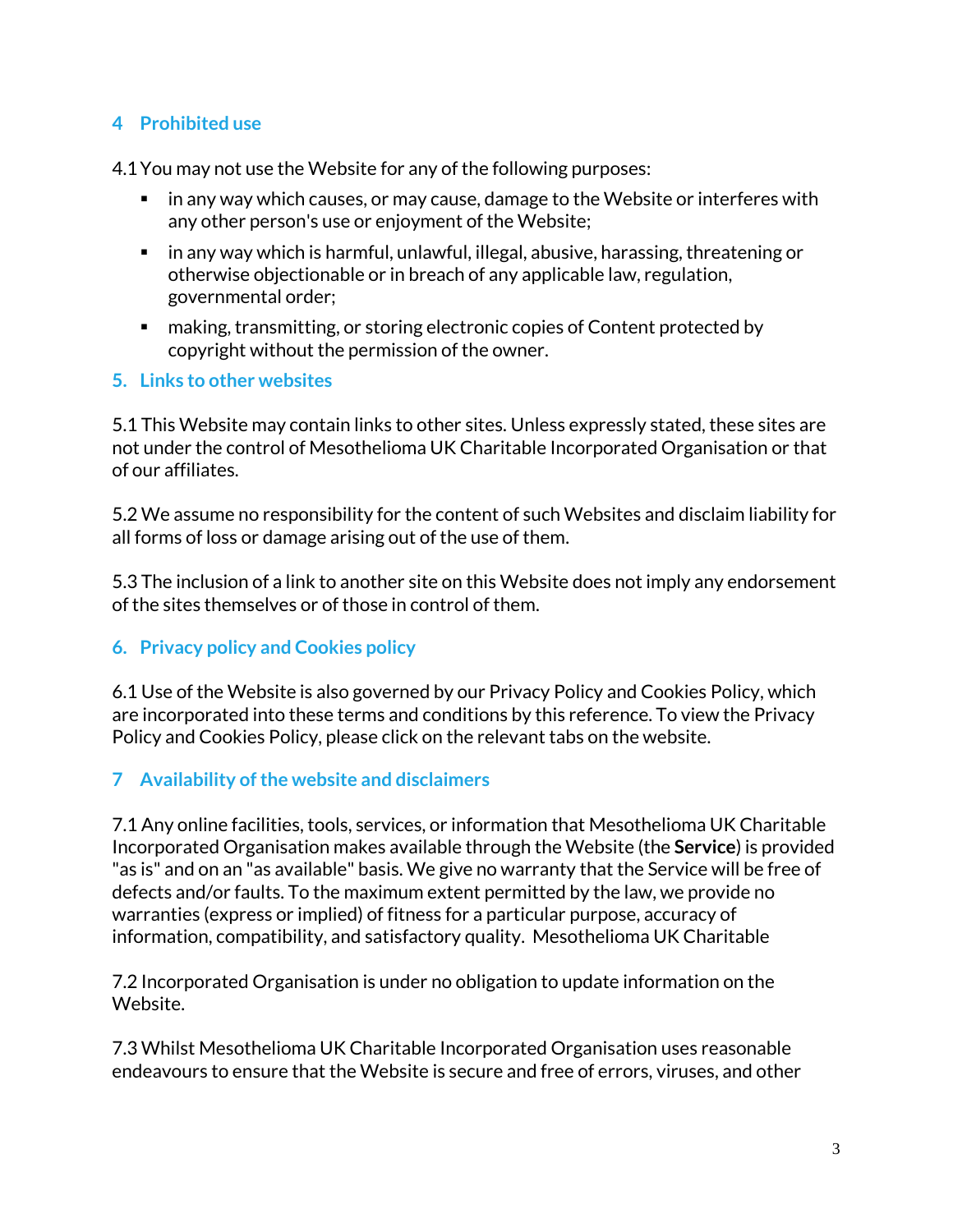malware, we give no warranty or guaranty in that regard and all Users take responsibility for their own security, that of their personal details and their computers.

7.4 Mesothelioma UK Charitable Incorporated Organisation accepts no liability for any disruption or non-availability of the Website.

7.5 Mesothelioma UK Charitable Incorporated Organisation reserves the right to alter, suspend or discontinue any part (or the whole of) the Website including, but not limited to, any products and/or services available. These terms and conditions shall continue to apply to any modified version of the Website unless it is expressly stated otherwise.

# **8 Limitation of liability**

8.1 Nothing in these terms and conditions will: (a) limit or exclude our or your liability for death or personal injury resulting from our or your negligence, as applicable; (b) limit or exclude our or your liability for fraud or fraudulent misrepresentation; or (c) limit or exclude any of our or your liabilities in any way that is not permitted under applicable law.

8.2 We will not be liable to you in respect of any losses arising out of events beyond our reasonable control.

8.3 To the maximum extent permitted by law, Mesothelioma UK Charitable Incorporated Organisation accepts no liability for any of the following:

- any business losses, such as loss of profits, income, revenue, anticipated savings, business, contracts, goodwill or commercial opportunities;
- loss or corruption of any data, database or software;
- any special, indirect, or consequential loss or damage.

# **9. General**

9.1 You may not transfer any of your rights under these terms and conditions to any other person. We may transfer our rights under these terms and conditions where we reasonably believe your rights will not be affected.

9.2 These terms and conditions may be varied by us from time to time. Such revised terms will apply to the Website from the date of publication. Users should check the terms and conditions regularly to ensure familiarity with the then current version.

9.3 These terms and conditions together with the Privacy Policy and Cookies Policy contain the whole agreement between the parties relating to its subject matter and supersede all prior discussions, arrangements or agreements that might have taken place in relation to the terms and conditions.